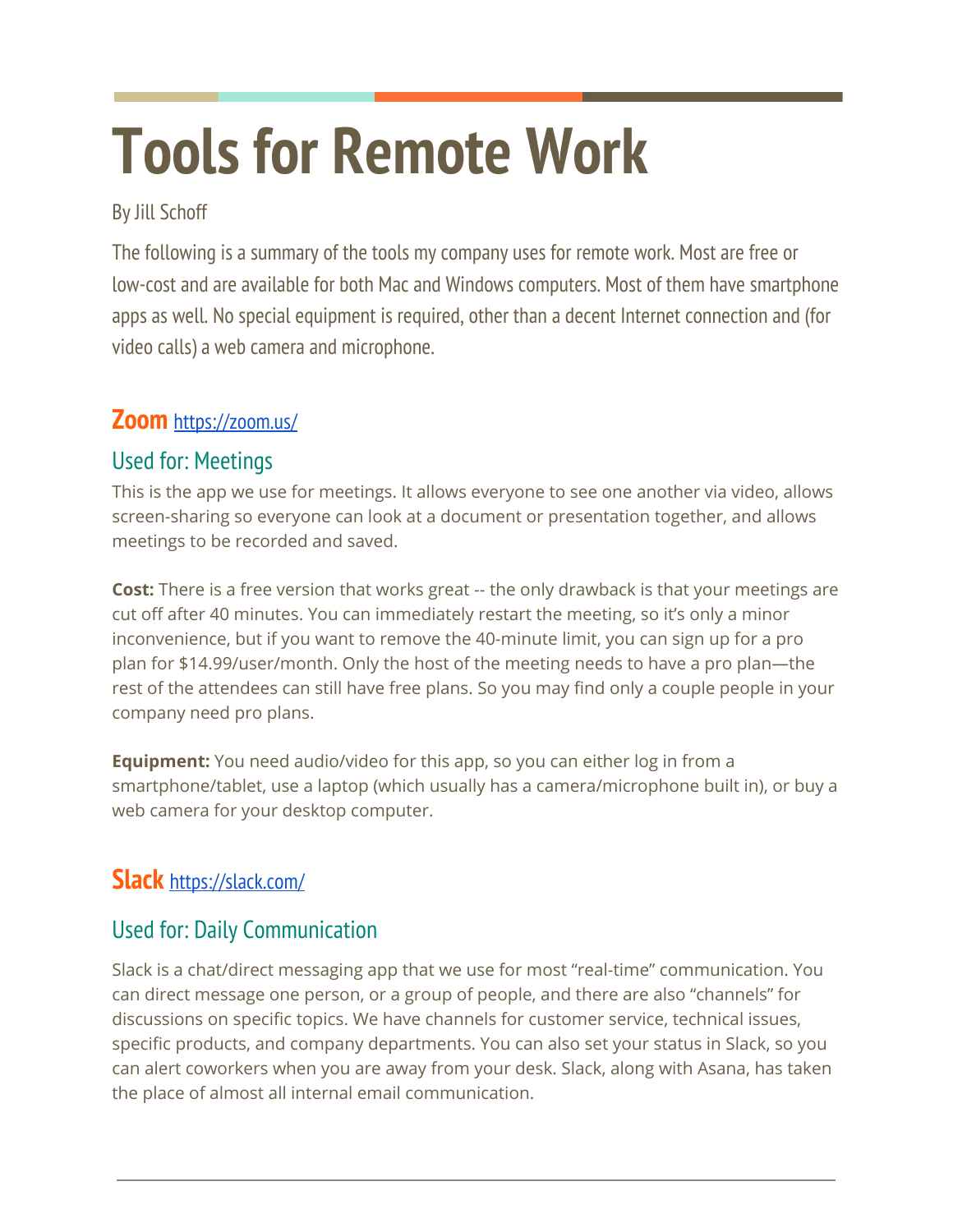Slack also has audio and video calling features. You can switch from a text to a phone call with a click of a button. We use the audio calling feature a lot, but we find the video calls to be a little unstable (which is why we use Zoom for those). And you can only do group video calls with Slack's paid plans.

**Cost:** Slack is free for small groups. Their paid plans start at \$6.67/user/month. You can also invite free "guests" (such as clients or freelancers) that have limited access.

## **Google G-Suite** <https://gsuite.google.com/>

#### Used For: Documents, Spreadsheets, Presentations, Calendar, and Cloud Storage

So, this takes the place of the Microsoft Office suite. Google Docs is similar to Microsoft Word, Google Sheets is similar to Excel, and Google Slides is similar to PowerPoint. Google Drive offers cloud file storage (similar to Dropbox). What's the advantage to G-Suite? Documents can be worked on simultaneously by multiple people. All changes are stored in the cloud and there is an extensive version/history control. This means you never have to download/upload files and you never have to worry about who has the most recent version. You can also control who can view or comment on a document and who has full edit capability. All company documents are indexed and searchable in one spot. *Note: Microsoft 365 has introduced similar features, but I haven't used them so I can't say if they are better or worse.*

We use Google Calendar for our company calendar, to schedule team meetings, webinars, and to track who is out of office.

**Cost:** Individual Google apps are free to use, but if you want the "G-Suite" business option (where the company has admin control and "owns" all files created/stored by company employees) it starts at \$6/user/month.

#### **Asana** <https://asana.com/>

#### Used for: Task and Project Management

We use Asana for managing all company tasks and projects. Project- and task-related discussions take place here as well. It's a cloud-based application, so you just need a browser to use it and everyone can see changes in real time. There are plenty of project management apps out there, but we've found this one is a good balance of ease of use, robust features, and cost.